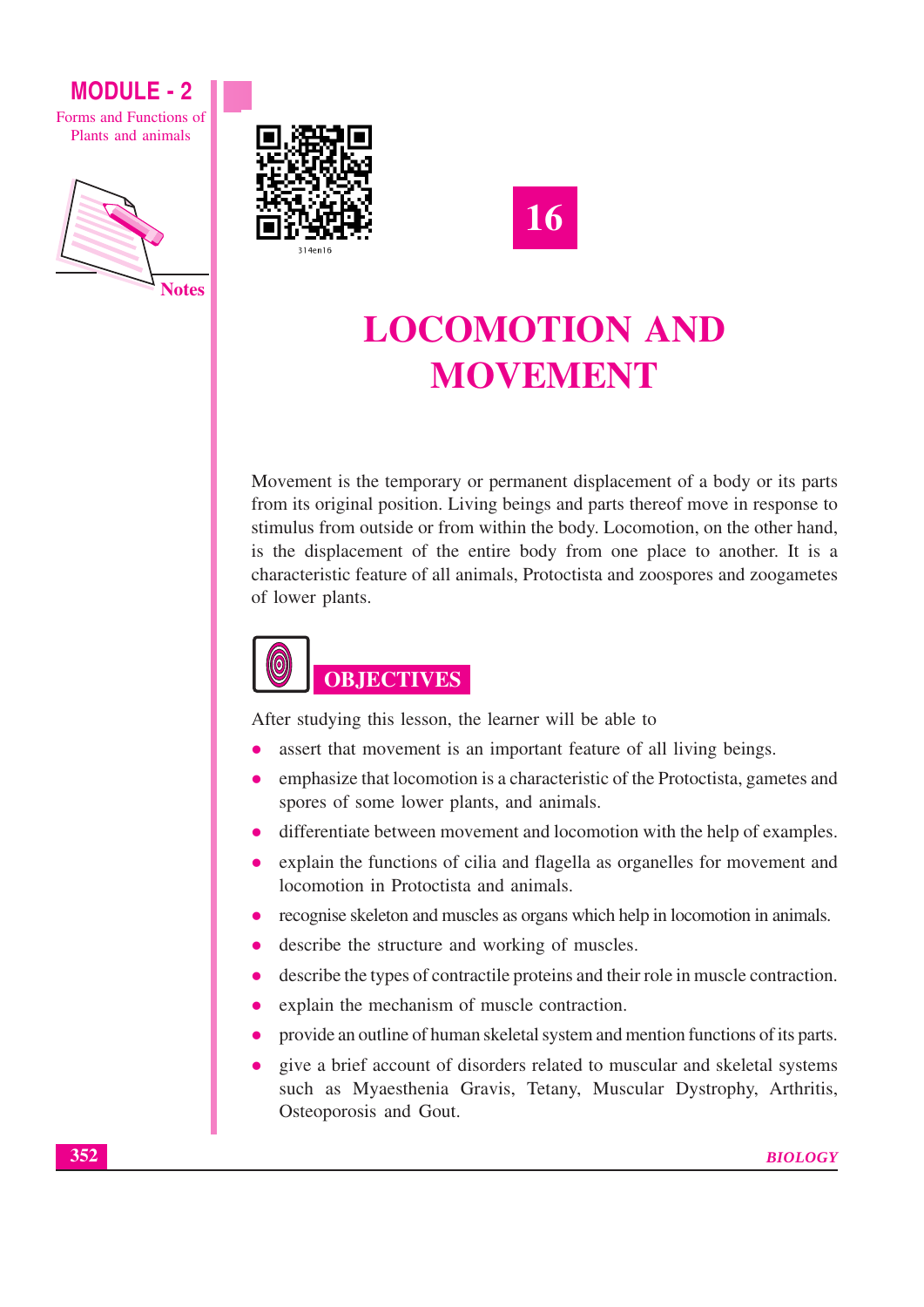## **16.1 MOVEMENT AND LOCOMOTION**

Consider the following examples

- (i) Your arm stretches to pick up an apple or flexes to scratch the face.
- (ii) Your tongue is in motion when you sing, the dog wags its tail, the frog's tongue is shot out to catch insects.
- (iii) The gill cover of the fish flips up and down to draw in a current of water.
- (iv) Cytoplasm streams within cells

The above examples signify movement, not locomotion. In locomotion, the entire body of an animal or a protozoan or an alga moves away from its original position. In the unicellular organisms like bacteria and Protoctists specific organelles like flagella and cilia cause locomotion. Recall the microscopic structure of these organelles from lesson 4 of your text book entitled Cell Structure and Function. Sperms, the male gametes have a flagellar tail by which they move about. Among the multicelled animals, molluscs locomote with a muscular foot and the starfish with the help of tube feet. Birds fly using muscles and other animals use muscles to walk or run.



What would you call the following as  $-$  movement (M) or locomotion (L) ?

- The elephant uses its trunks to pick up sticks ()
- The cow uses its tail to drive away flies ()
- A mouse runs into a hole.  $( )$
- The bees leave their hive in search of pollen ()  $\bullet$
- Johan kicks the football into the goal ()  $\bullet$
- The cat jumps on to the window ()

## **16.2 TYPES OF MOVEMENTS FOR LOCOMOTION**

## **16.2.1 Ciliary Movements**

Cilia are minute hair like processes which are motile and extend from cell surfaces. In smaller organisms like the ciliate protozoa, cilia help in locomotion from one place to another. In animals, the cilia help to propel fluids and materials.

Cilia beat in a pattern which is different from that of the flagellum although their internal structure is the same. Ciliary beat begins with fast stroke ahead in one direction called effective stroke and then it bends back and returns to its original position. This second stroke is called recovery stroke. (Fig 15a.1a & b). During ciliary beat, water is propelled parallel to ciliated surface.

Forms and Functions of Plants and animals

**MODULE - 2** 



353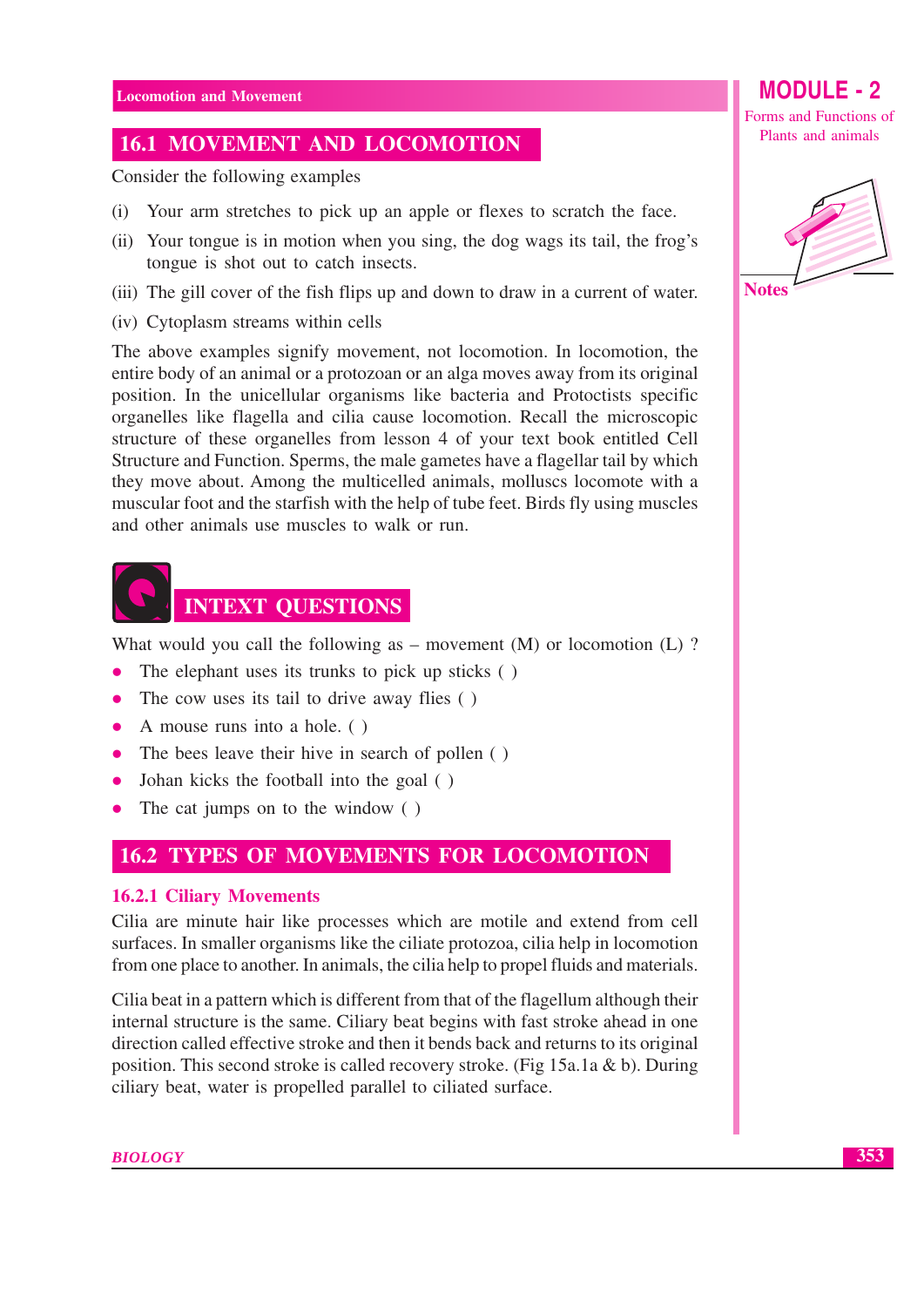









Fig. 16.1(b)  $A$  – Effective stroke of a cilium, B – Recovery stroke of a cilium, C - Metachronous wavy movement of a row of cilia.

## 16.2.2 Flagellar movement

A flagellum is a long, whip like structure. While cilia cover the entire surface, flagellum is mostly present singly or in a small number at one end of a cell. Flagella occur in flagellate protozoan like Euglena or an alga like Chlamydomonas and in animal sperms. A flagellum beats symmetrically in a snake like manner and propels the water parallel to long axis of flagellum. See figure of flagellum of Euglena and Chlamydomonas in Module 1, lesson 2, unit 2.2.2 of your text book.



- 1. State the similarity in internal structure between a cilium and a flagellum as learnt in lesson 4 of your text book?
- 2. What is an effective stroke? Which stroke is called the recovery stroke as depicted during ciliary movement?
- 3. State the difference between flagella and cilia with regard to location and number.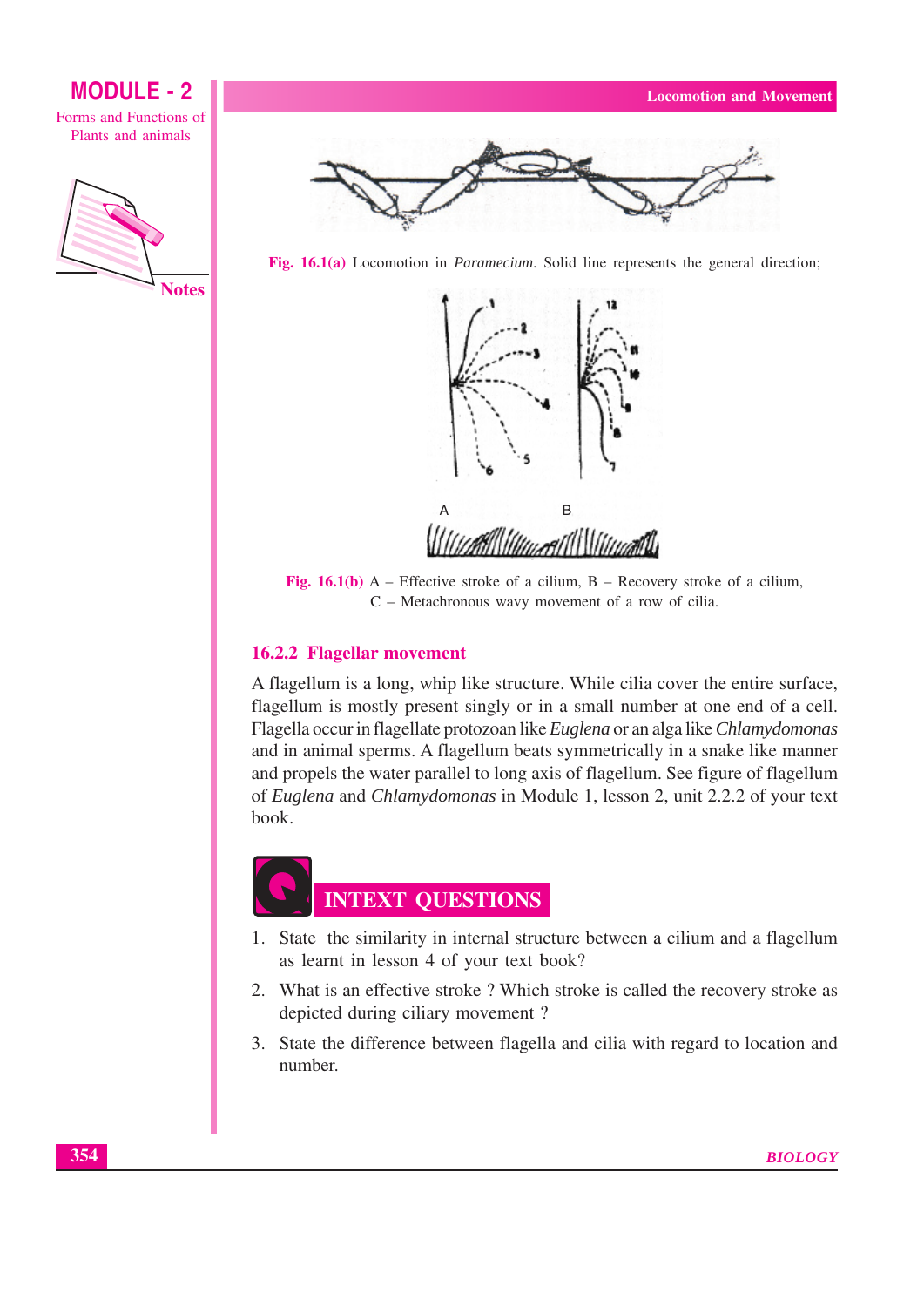## **16.3 MUSCULAR MOVEMENT IN ANIMALS**

## 16.3.1 Structure of muscle

You have already learnt about muscular tissue in lesson 5, Module 1, unit 5.3.3. Go back to the lesson and revise the structure of striated muscle fibres. Stuated muscles are also called skeletal muscles as they are attached to bones and are responsible for movements of the limbs.



Fig. 16.2 The skeletal muscle

**Striated muscle fibres** are packed into bundles enclosed in a tough connective tissue. These bundles are grouped to form a muscle. Every skeletal muscle is also enclosed in a thin connective tissue as shown in the above figure.

The ends of muscles connect to bones through another kind of connective tissue called **tendon**. So, tendon joins a bone to a muscle.

## 16.3.2 Myofilaments

The muscle cell, also called muscle fibre because of its long shape, is multinucleated and contains myofibrils made of myofilaments. Myofilaments are proteins which are of two types:

- (i) thick filaments made of myosin protein and
- (ii) thin filaments made of actin protein.

Myosin and actin proteins are contractile proteins and responsible for muscular contraction.

The functional unit of the myofibril is called sarcomere. It lies between two successive dense linear structure called Z lines.

The thin filaments also contain two other proteins, tropomyosin and troponin Troponin is the switch, which in the presence of calcium ions controls muscle contraction.

Study the figure below to understand the structure of myofilaments:

## **MODULE-2** Forms and Functions of

Plants and animals



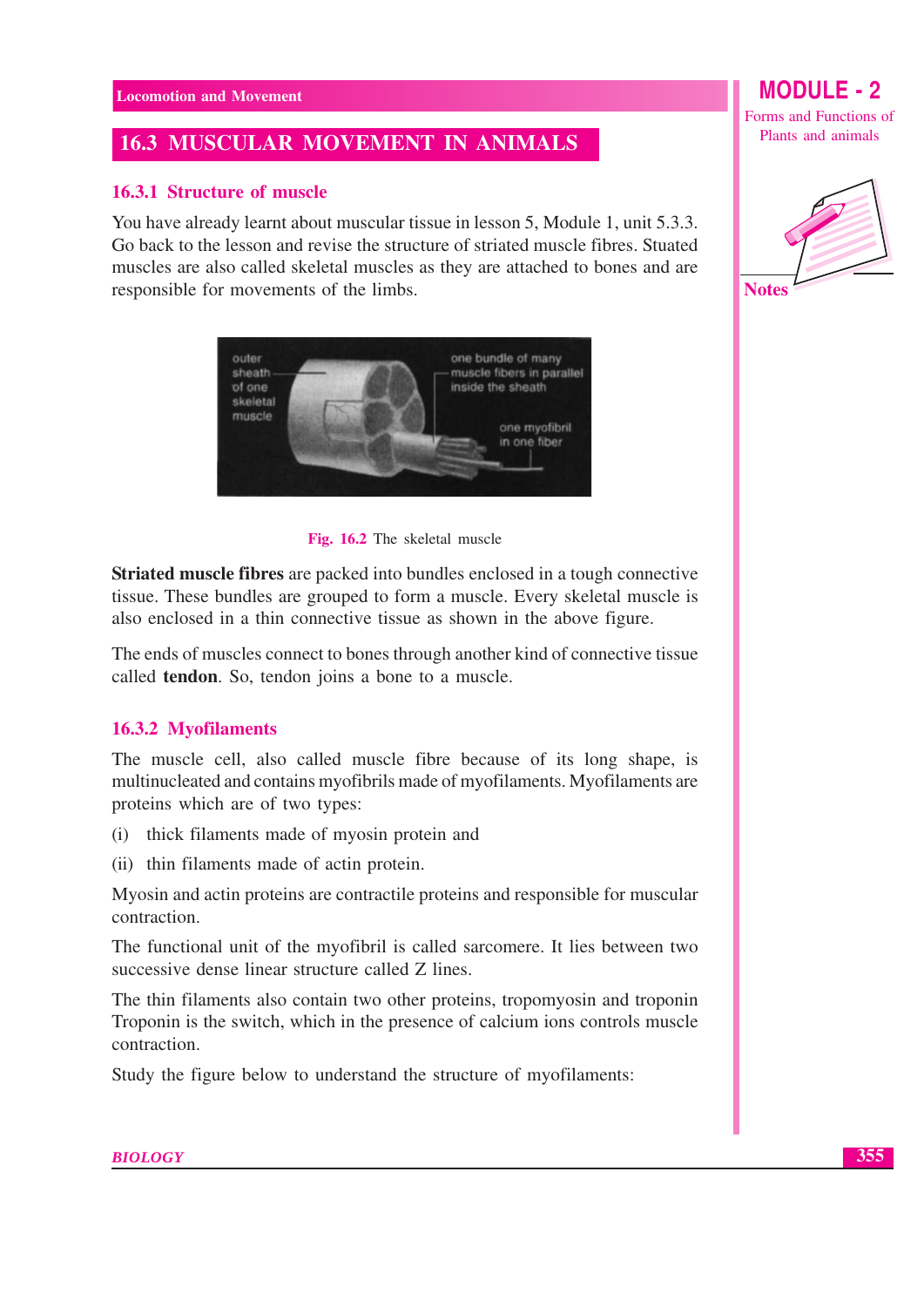

Fig. 16.3 Molecular structure of thick and thin myofilaments of a skeletal muscle. A. the myosin molecule is with coiled expanded ends forming a globular head. B. The thick myofilament is composed of a bundle of myosin molecules with their globular heads extended outward. C. The thin myofilament consists of a double strand of actin surrounded by two tropomysoin strands. A globular protein complex, troponin, occurs in pairs on actin.

### 16.3.3 The sliding model of muscle contraction

Striated muscle contraction is explained by Sliding Filament Theory. This theory can be explained through the following steps:

- The thick and thin filaments myosin and actin are linked by crossbridges  $(i)$ of troponin and tropomyosin.
- (ii) These crossbridges, on contraction, pull the thin filaments back over thick filaments.
- (iii) As a result, the thin filaments slide over the thick filaments. Calcium and ATP are required for attaching and releasing Troponin.
- (iv) Because of this sliding action, Z lines come closer (Fig 16.4) and sarcomere shortens.
- (v) All sarcomeres shorten together so the entire muscle contracts.
- (vi) The muscle relaxes when crossbridges relax and sarcomere regains original position.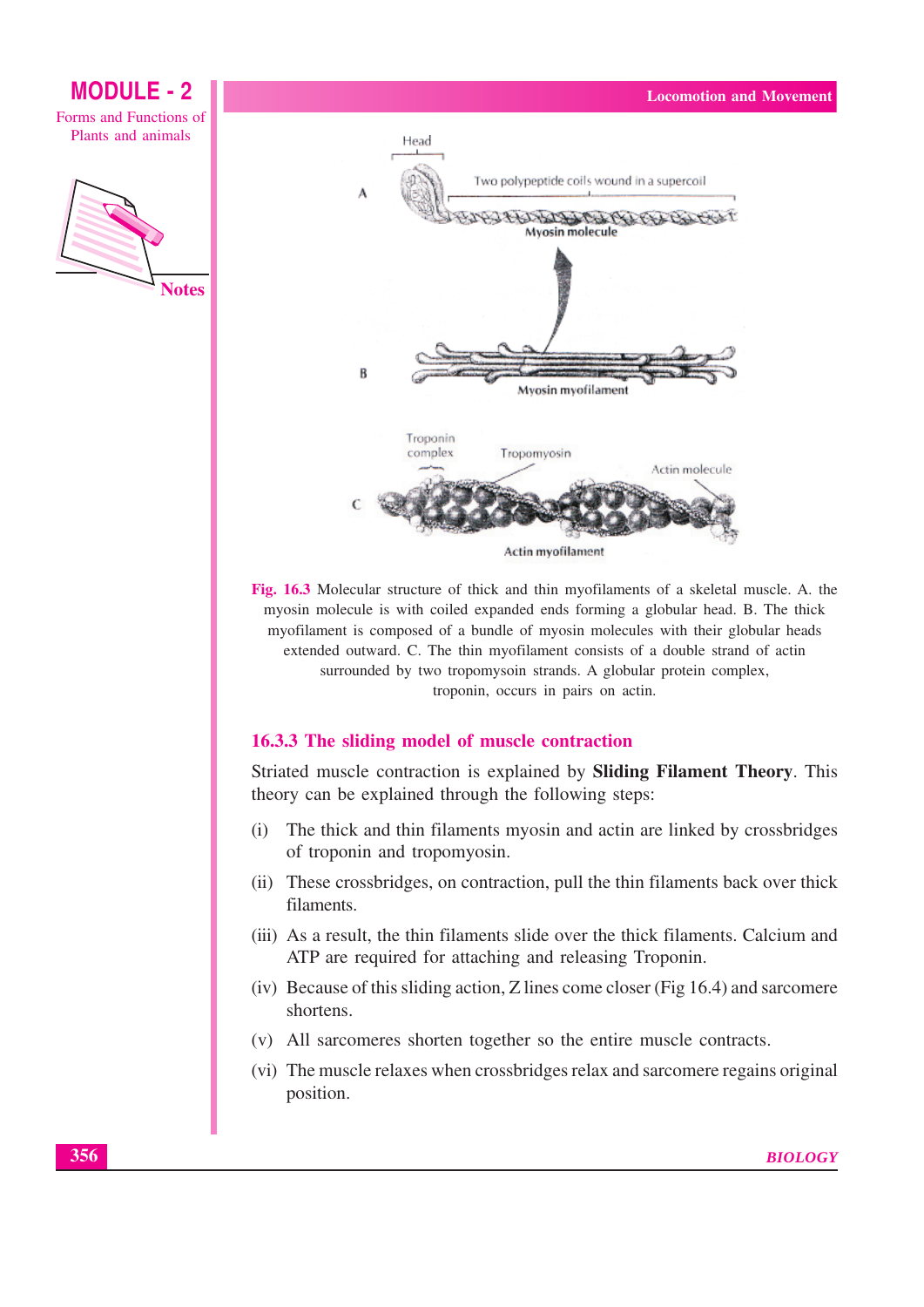See figure given below



Fig. 16.4 Sliding myofilament model, showing how thick and thin myofilaments interact during contraction, A. Muscle relaxed. B. Muscle contracted.

## **Stimulation of muscle contraction**

Muscles cannot contract on their own unless stimulated by a nerve. The nerve branches on a muscle and this area of the muscle fibre is called myoneural junction (myo: muscle; neuro: nerve).

### Summary of events of muscle contraction



# **MODULE - 2**

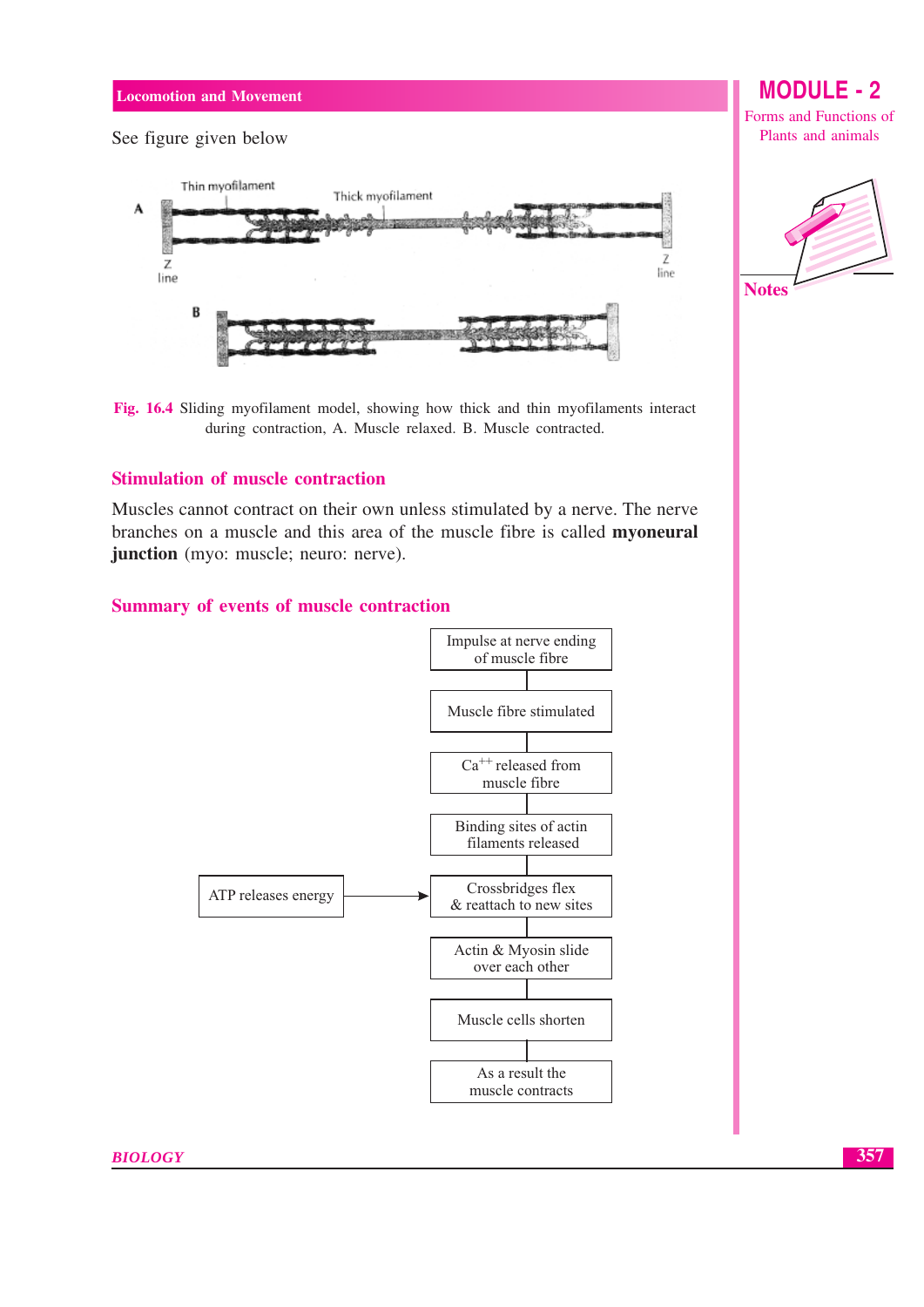Forms and Functions of Plants and animals



# **INTEXT QUESTION 16.3**

- 1. Name the structure that connects (i) a bone to another bone (ii) muscle to bone. Which type of tissue are these?
- 2. Why is the muscle cell also called muscle fibre?
- 3. Why is the mechanism of muscle contraction called 'sliding movement'?
- 4. What is the chemical composition of myofilaments.
- 5. In a muscle, where can you find the following ? myofilaments, muscle fibres.

## **16.3.4 Energy for muscle contraction**

The biological energy, ATP or Adenosine triphosphate is required for muscle contraction. Muscle also has a reservoir of high energy phosphate called creatine phosphate which can be converted to ATP.

## **16.4 THE SKELETAL SYSTEM**

## 16.4.1 The types of skeleton.

Skeleton supports the body, gives rigidity to body, provides surface for attachment of muscles, and protects soft internal organs like the brain, heart, lungs etc.

In the vertebrates, skeleton is made of bone and cartilage about which you have studied in the lesson on tissues. It is located inside the body and hence termed endoskeleton. Another rigid skeleton is the exoskeleton in the form of hard, calcareous shells in molluscs and the covering of chitin (a carbohydrate) in insects and other arthropods. Many invertebrates, such as the earthworm use their muscles, which are not attached to any rigid skeletal elements, by contracting against fluid in their body cavity. Coelomic (Coelom = body cavity) fluid within limited space acts as skeleton for muscle movement and is hence termed hydrostatic skeleton.

## 16.4.2 The human skeleton

The human skeleton is divided into following parts: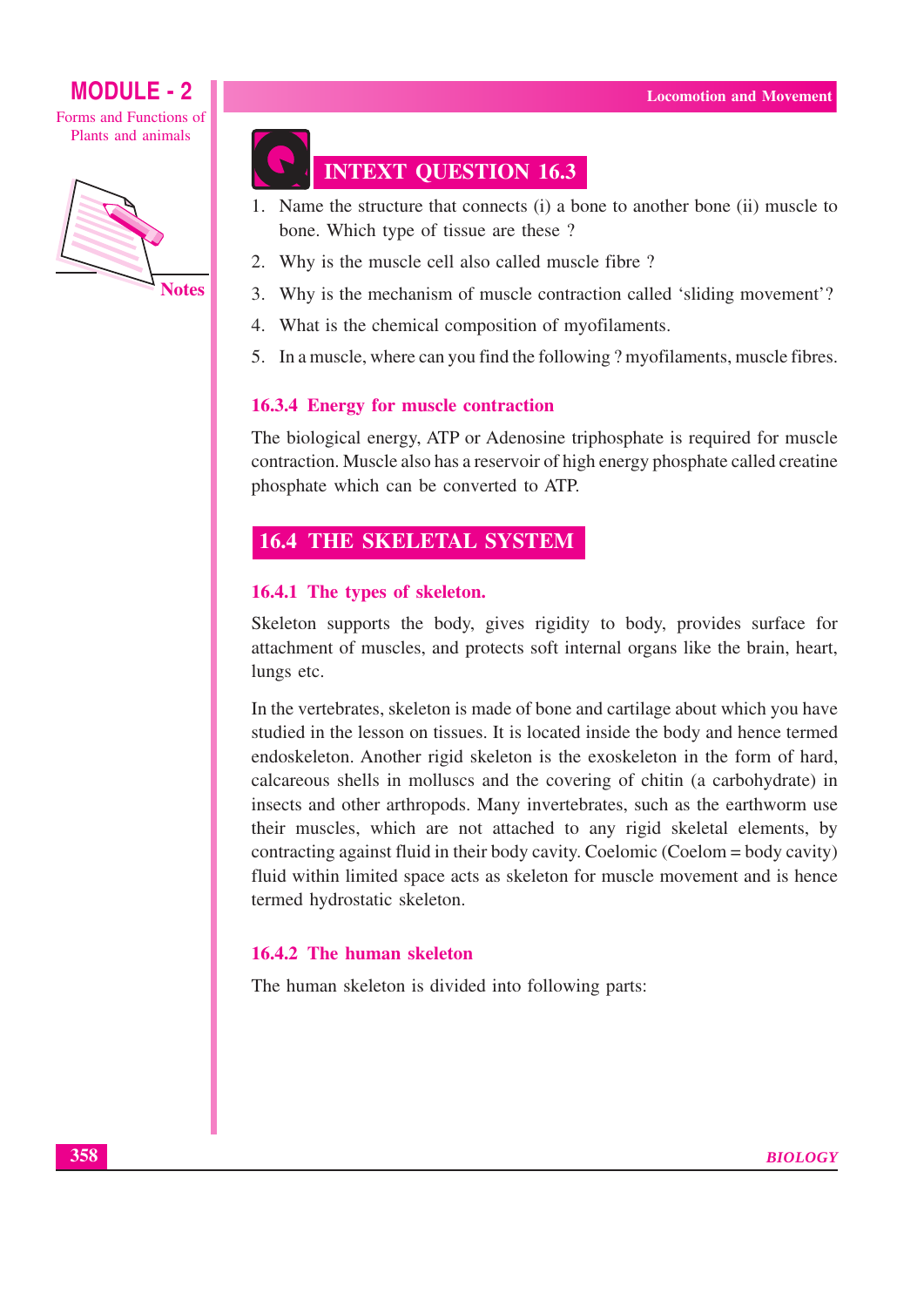

See the figure given below and locate the rib cage, the skull and the girdles.

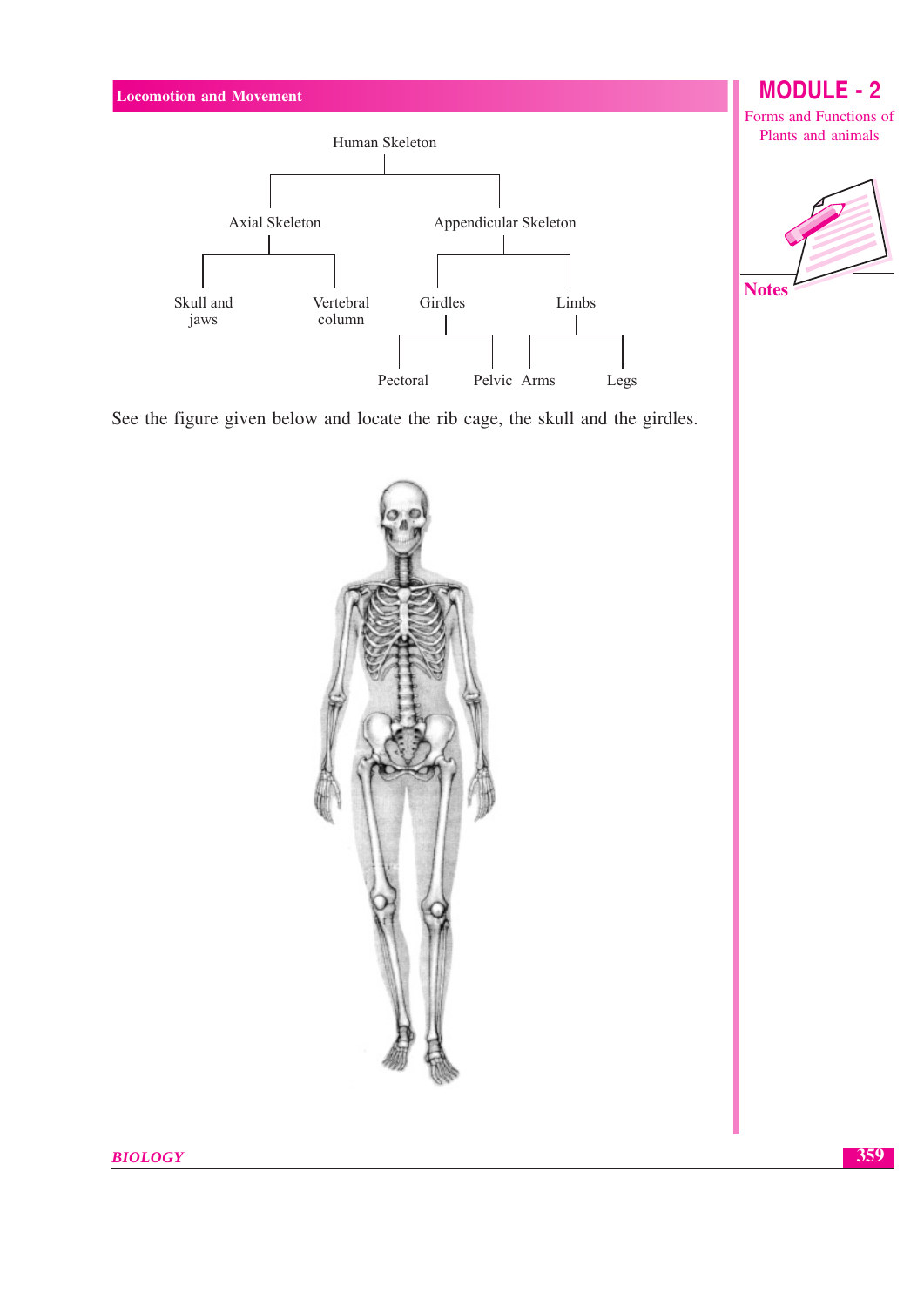Forms and Functions of Plants and animals



**Notes** 

## **16.5 MUSCULAR AND SKELETAL DISORDERS**

You have all seen some people who are wheel chair bound. They are unable to move on their own. You have just learnt that muscle contracts only when stimulated by nerves. If nerve supply to muscle get severed, muscle gradually weakens or atrophies.

The old may limp because of calcium deficiency or deficiency of vitamin  $D_3$ which is responsible for calcium absorption.

Injury to limb or girdle bones also hamper locomotion. But, these apart, some muscular and skeletal disorders are hereditary e.g. Myaesthenia gravis and Muscular dystrophy. Arthritis and Rheumatoid arthritis may or may not be hereditary. Osteoporosis and Gout are due to nutritional deficiency and metabolic errors. Let us learn a little about them.

**Myaesthenia gravis** is because of a gene on X chromosome and so is hereditary. The muscles slowly waste away and the patient gradually becomes immobile and in the last stages even the jaw muscles do not work and patient is unable to eat.

**Muscular dystrophy** is an autosomal dominant disorder. In this hereditary disorder, muscles waste away and person becomes immobile.

Arthritis and Rheumatoid arthritis are disorders of bones especially joints. There is constant joint pain in Rheumatoid arthritis which is a crippling disease. Hands and feet become crooked due to inflammation in the joints.

Osteoporosis is the softening of bones due to calcium deficiency. You know that calcium absorption is dependent on availability of Vitamin D. So it is important to expose oneself to the sun every day for at least half an hour. You have aleady learnt that sunlight helps to generate Vitamin D. Women, post menopause are prone to osteoporosis. Estrogen, the female hormone mobilises calcium and sends it to bones. In the absence of estrogen, bones tend to crack and break.

Gout results in painful inflammation of joints due to elevated level of uric acid in blood. Uric acid is a product of protein metabolism. Gout can be cured.



**INTEXT QUESTION 16.4** 

- 1. Name an animal with endoskeleton and one with exoskeleton.
- 2. Name main parts of skeleton and mention their functions.
- 3. Name any two disorders of the musculo-skeletal system which are hereditary.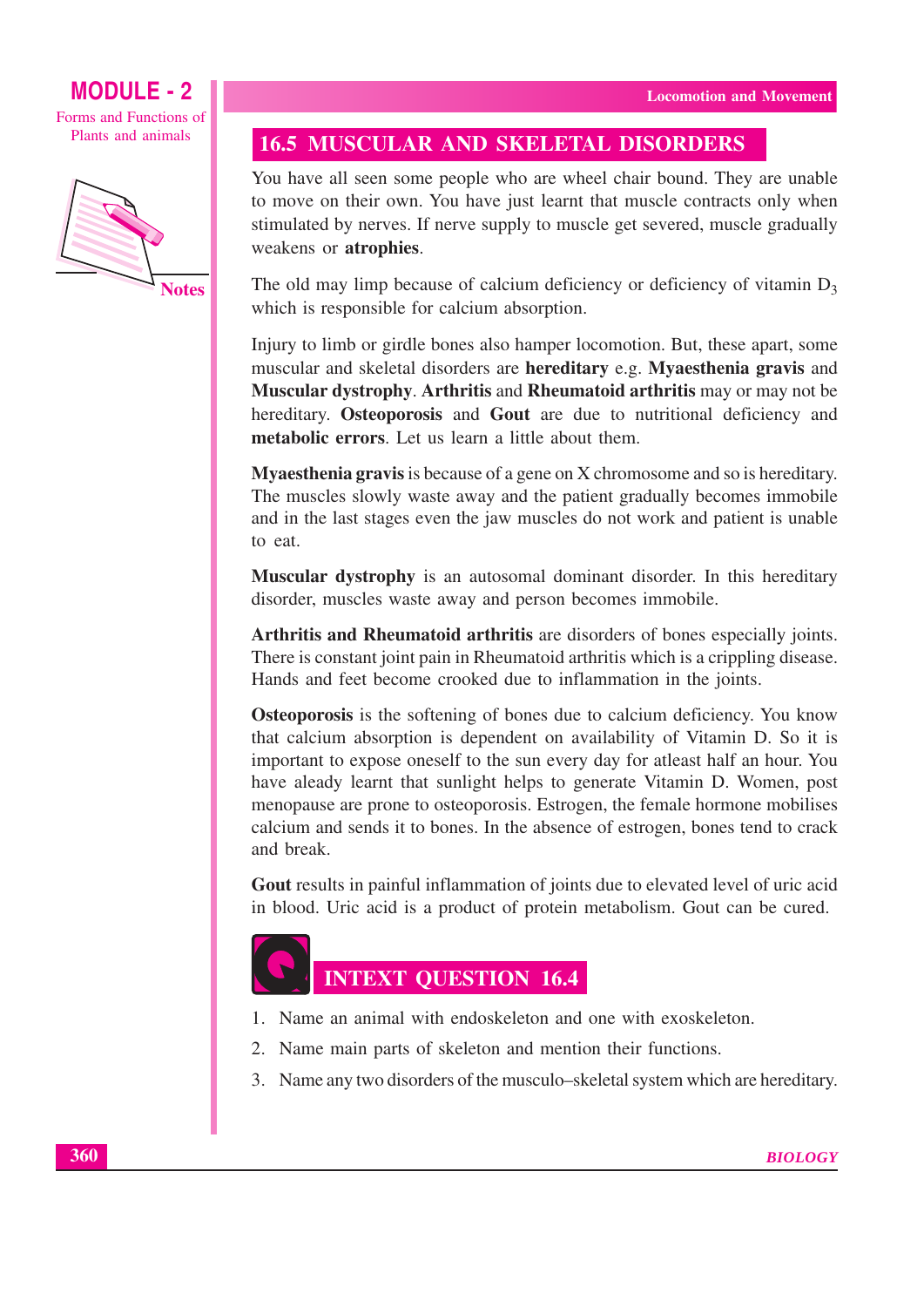- 4. What causes osteoporesis and gout?
- 5. Which limbs are supported by which girdles and which kind of muscles are attached to the limb skeleton?

## **16.6 MOVEMENTS IN PLANTS**

Plants are rooted to the soil, hence they are unable to undertake locomotion. But plants show movements in response to external stimuli like light, water, gravity, called TROPIC MOVEMENTS. When a plant part, such as the root or stem, move towards the source of stimulus, it is termed positively tropic e.g. shoot moves and grows towards sunlight, it is positively phototropic. Root moves away from light, it is negatively phototropic. Similarly there are movements in response to stimuli which are given in the table below.

| <b>Stimulus</b> | <b>Term for</b><br><b>Response</b> |  |
|-----------------|------------------------------------|--|
| Touch/Contact   | Thigmotropism                      |  |
| Gravity         | Geotropism                         |  |
| Water           | Hydrotropism                       |  |

In tropic movements, plants are fixed but their parts e.g. a branch or a flower move in the direction of stimulus. Turgor movements are due to difference in water potential in different parts of plant. Examples are given below

- Leaf closes in the insectivorous plant Venus fly trap when an insect enters.
- Mimosa pudica called 'chhui mui ' in Hindi, droops when touched.
- Guard cells cause opening and closing of stomata due to changes in tugor pressure.

NASTIC MOVEMENTS are induced by certain stimuli like contact, change in day length, temperature etc. Unlike tropic movements in nastic movements the plant parts do not move in the direction of stimulus e.g. flowers of *Portulaca*, bloom in the day. But when light fails at sunset, the petals close in response to darkness and lowered temperature. In other words, direction of movement of an organ is fixed but the stimulus may come from any direction.

**MODULE - 2** 

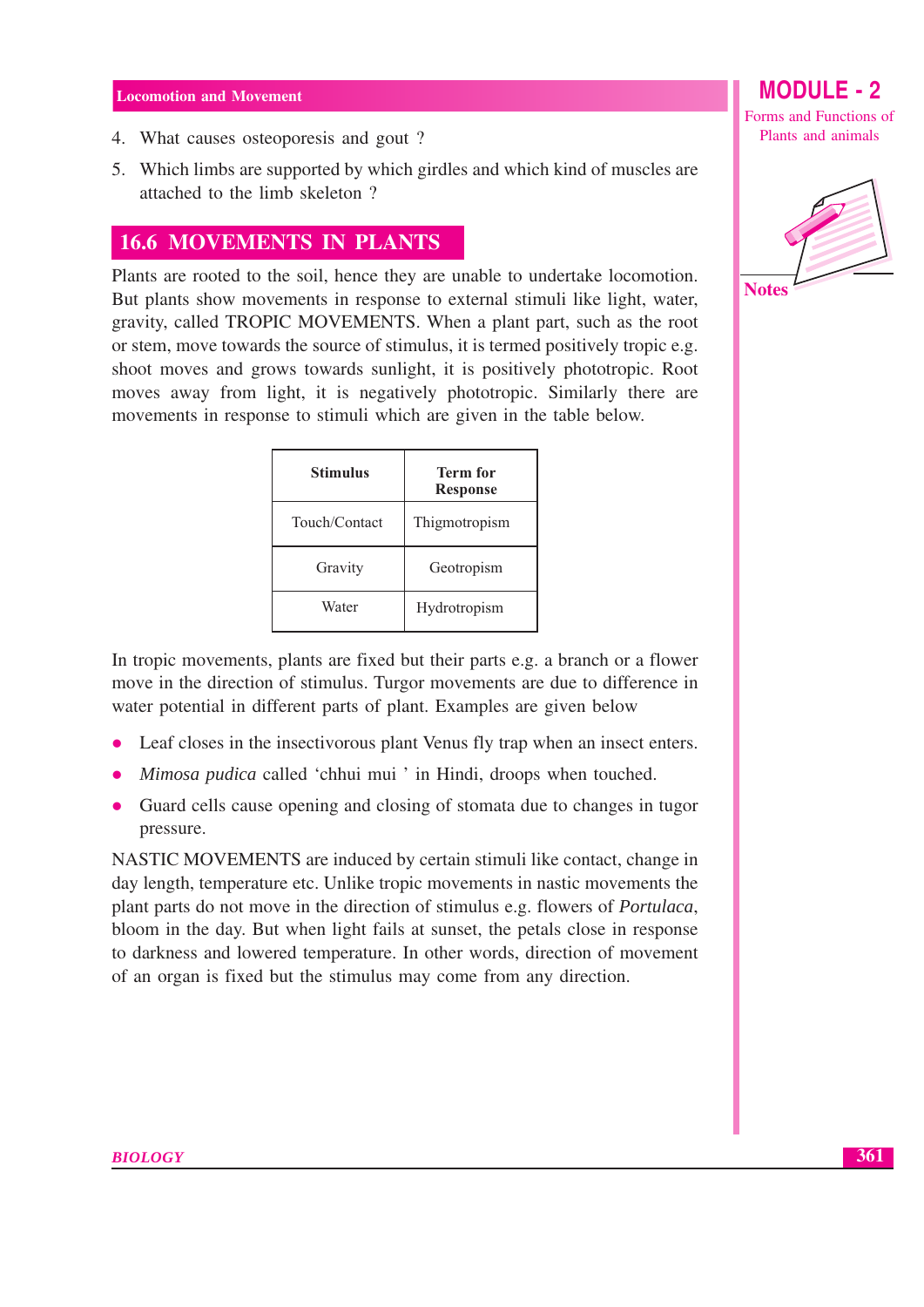Forms and Functions of Plants and animals





# **WHAT YOU HAVE LEARNT**

- Movement is an important feature of all living beings and locomotion is characteristic of protoctista and animalia.
- While in movement, an organ or organelle may shift from its original position and come back to it, in locomotion, the entire body of the animal or the protoctist moves away and is displaced from its original location
- Ciliate protozoa or alga carry out locomotion by means of cilia, organelles made of microtubules. Ciliary beating begins with fast stroke and ends in a recovery stroke.
- Flagellum is long and whip like organelle made of microtubules. While cilia are many, flagella may be one or two.
- Muscles and bones help the vertebrates to locomote from one place to another, muscles are joined to bone by ligaments and one muscle is joined to the other by a tendon.
- Muscles are a tissue made of muscle cells, also called muscle fibres. Muscle  $\bullet$ fibres are made of thick and thin myofilaments made of myosin and actin protein molecules respectively.
- Muscles contract and relax to cause movement. Muscle contraction is explained by sliding filament theory of muscle contraction.
- Ca and ATP are required for muscle contraction.
- Vertebrate skeleton is made of bone and cartilage
- Axial skeleton is made of skull and vertebral column and appendicular skeleton is made of girdles and limbs.
- Hereditary muscular and skeletal disorders are myaesthenia gravis and  $\bullet$ muscular dystrophy. Arthitis and Rheumatism are bone disorders. Osteoporosis to softening is the bones due to Ca and Vitamin D deficiency. Gout results from increase in level of uric acid in blood.

Plant movements may be tropic movements or nastic movements.

- Movement is a characteristic of living beings. It means a temporary or  $\bullet$ permanent displacements of the body or its parts.
- Locomotion is the displacement of the entire body from one place to another. It is a characteristic of protoctists and animals.
- Cilia and flagella are organslles which help in movement. Ciliary protozoa Locomote with the help of cilia. Human sperms, certain algae like Chlamydomonas move from one place to another with the help of flagella.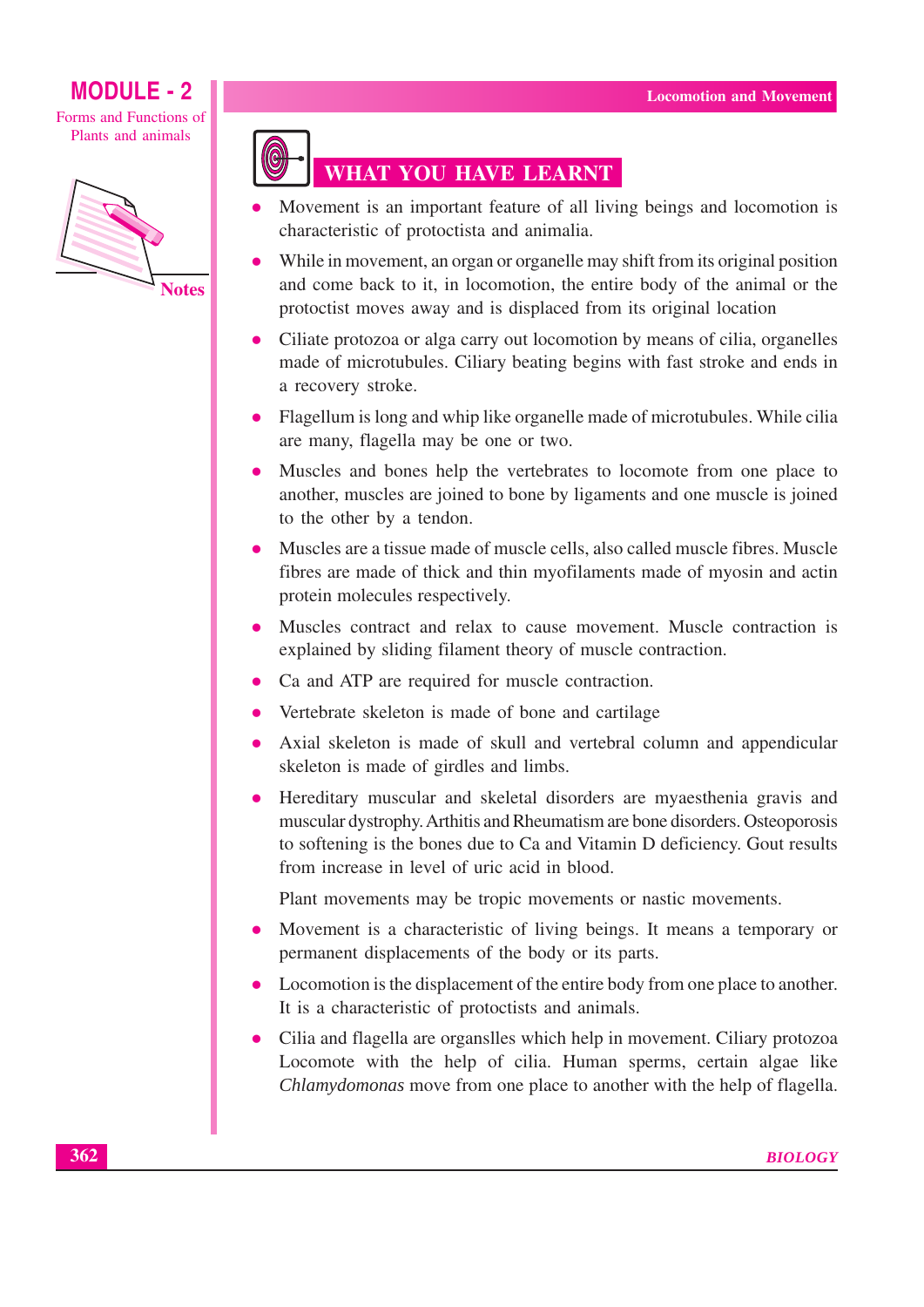- Cilia are many and move together causing a wavy motion. Flagella may be one or two and with whip like strokes help in Locomotion.
- Most animals carry out Locomotion with the help of muscles.
- Muscles are made of muscle fibres. Muscle fibres have protein filaments called myofilaments.
- Actin and myosin filaments in a muscle fibre (muscle cell) slide over each other to cause Locomotion.
- Hence the muscle is said to contract through sliding of these two kinds of myofilaments and this is termed sliding model of muscle contraction.
- Apart from actin and myosin protein molecules, two other protein molecules named Troponin and Tropomyosin participate in muscle movement.
- The unit of contraction is termed a sarcomere and it contains both the myofilaments which slide between Z lines.
- Nerve impulse stimulates muscle movement.
- Human skeleton is divided into axial skeleton which includes skull and vertebral column and appendicular skeleton comprised of bones of girdles and limbs.
- Bones are connective tissues made of ossein and cartilage which are also part of human skeleton. Bones are joined to each other by ligaments & to muscles by tendons.
- Muscular & Skeletal disorders include Muscular dystrophy, arthritis, Myaesthenia graive, Osteoporosis and gout.



- 1. Distinguish between the following pairs of terms:
	- (i) movement and locomotion
	- (ii) thick and thin myofilaments
	- (iii) tendon and ligament
	- (iv) cilia and flagella
	- (v) tropic and nastic movement
- 2. Enlist the steps in muscle contraction as explained by sliding filament theory.
- 3. How does *Paramecium* swim in water?
- 4. Answer in one word or sentence

**MODULE - 2** 

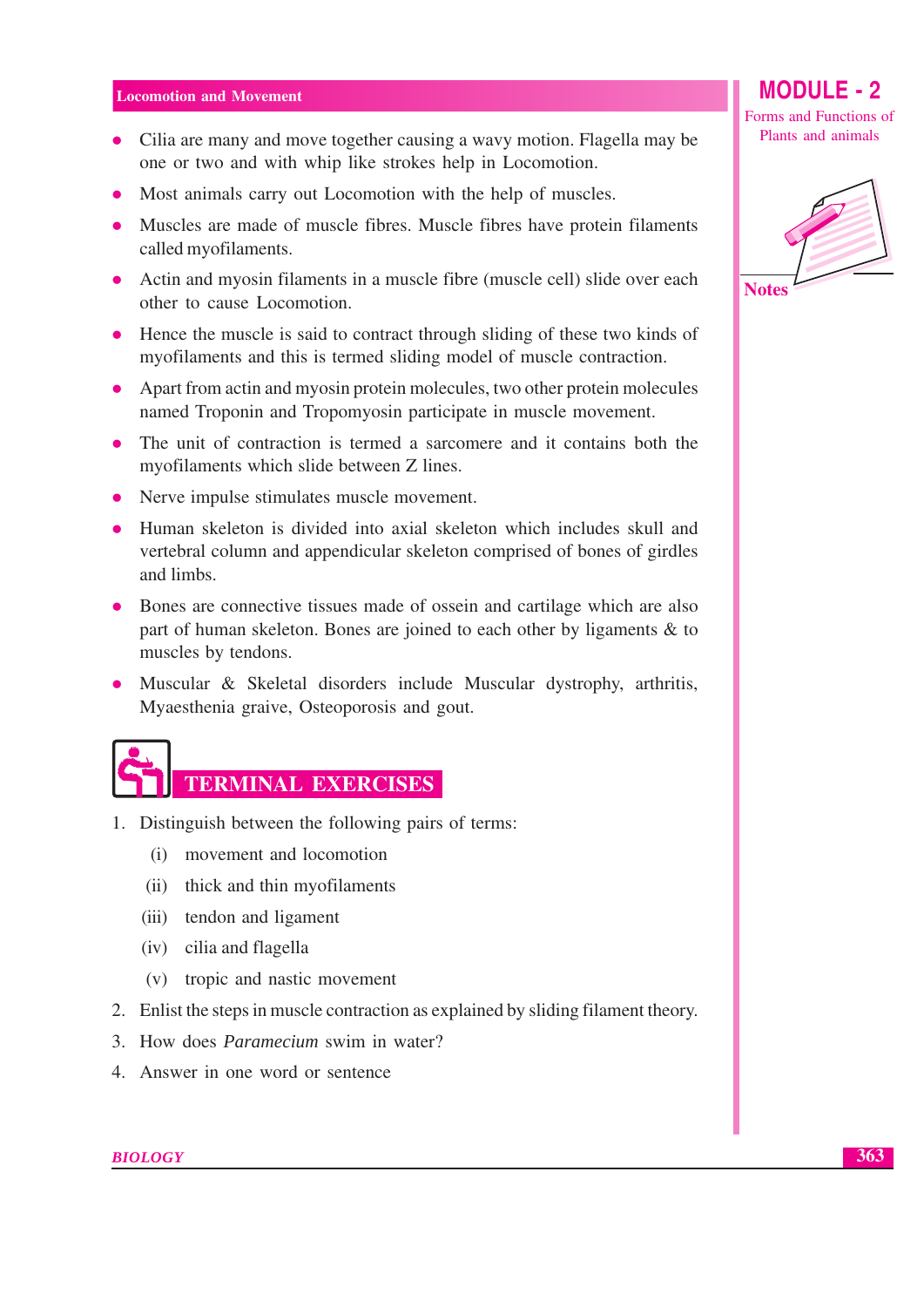





- What is the shape of actin molecule?  $(i)$
- $(ii)$ What is the chemical nature of troponin and tropomyosin?
- What is meant by recovery stroke of cilia?  $(iii)$
- Give an example each of geotropism and phototropism.  $(iv)$
- (v) Why do we say that vertebrate muscle contraction is energy dependent?

# **ANSWER TO INTEXT QUESTIONS**

## 16.1

| M, | M, | $\mathbf{L},$ | L, | M, | $\mathbf{L}$ |
|----|----|---------------|----|----|--------------|
|    |    |               |    |    |              |

## $16.2$

- 1. Both made of microtubules arranged in a similar manner.
- 2. Fast stroke cilium beats to move ahead Recovery stroke – cilium bends back to original position
- 3. Location cilia all over body, flagella at anterior or posterior end Number – cilia many, flagella 1 or 2

## 16.3

- 1. Ligament; tendon; connective tissue
- 2. because of its elongated structure
- 3. because thick and thin myofilaments slide over each other to cause muscle contraction.
- 4. Protein
- 5. myofilaments in muscle fibre muscle fibres in muscle tissue

## 16.4

1. any vertebrate named

any insect/mollusc named

2. axial, appendicular

support, protection to interanl organs; locomotion and movement; blood cells manufactured in bone marrow gives shape to body